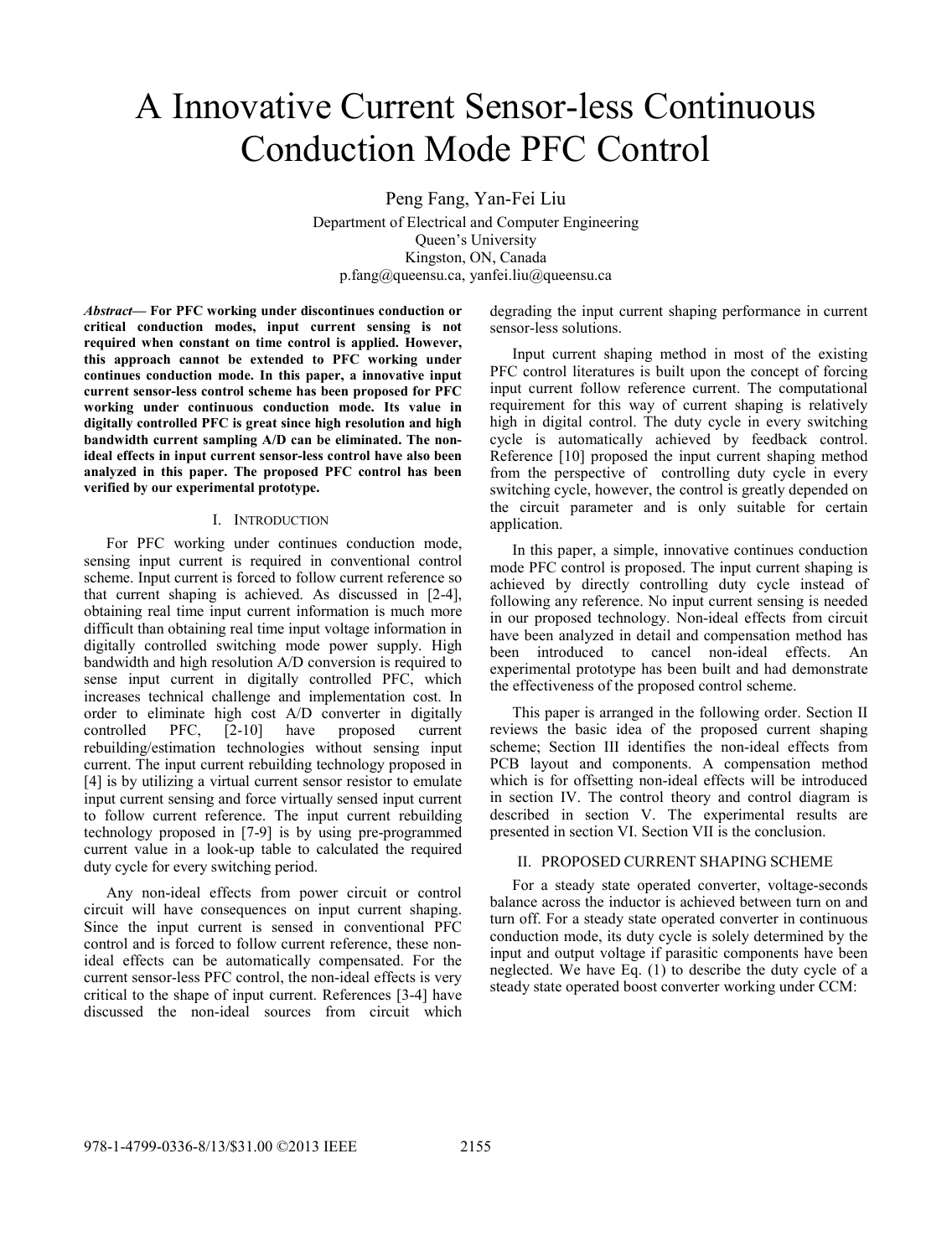$$
D_F = \frac{V_{out} - V_{in}}{V_{out}}
$$
 (1)

In Eq. (1), the duty cycle is notated  $D_F$ , which means fundamental duty cycle. This fundamental duty cycle is one of the key concepts to help formulate our proposed PFC control. When a boost converter work as PFC, voltageseconds balance across the input inductor doesn't exist within one switch cycle. The duty cycle of the boost PFC is at the vicinity of  $D_F$ . A boost PFC actually works at the quasi-steady state condition. The duty cycle expression for a boost PFC working under CCM can be described by Eq. (2):

$$
D_{PFC} = D_F + D_{crt} \tag{2}
$$

 $D_{PFC}$  is the duty cycle of a boost PFC. The difference between  $D_{PFC}$  and  $D_F$  is notated  $D_{crt}$ , which means a correction duty cycle. It adapt a steady state operated boost converter to a boost PFC. Since the input and output voltage can be sensed in real time, the fundamental duty cycle,  $D_F$ , can be calculated in every switching period. In order to produce a proper value of  $D_{PFC}$  for every switching period, we need to discover the value of  $D_{\text{crt}}$ .

In the following part of equations deriving, we assume that the switching frequency is much higher than the AC line frequency so that the input and output voltage can be considered as constants during one switching period. All non-ideal effects from circuit have been neglected for the time being. For the boost topology, the average voltage across the input inductor can be described by Eqs. (3), (4) and  $(5)$ 

$$
\bullet \qquad \qquad \text{On time}
$$

$$
\langle V_{on} \rangle = V_{in} \times D_{PFC}
$$
 (3)

Off-time

$$
\langle V_{off} \_L \rangle = -(V_{out} - V_{in}) \times (1 - D_{PFC}) \tag{4}
$$

One switch cycle

$$
\langle V_L \rangle = \langle V_{on\_L} \rangle + \langle V_{off\_L} \rangle \tag{5}
$$

 $\langle V_{on L} \rangle$ ,  $\langle V_{off L} \rangle$  and  $\langle V_{L} \rangle$  represent the averaged voltage across the input inductor during the switch on time, the switch off time and the whole switch period respectively. Substituting equations  $(1)$ ,  $(2)$ ,  $(3)$ ,  $(4)$  into  $(5)$ , the averaged voltage across the input inductor for the entire switch period becomes:

$$
\langle V_L \rangle = V_{out} \times D_{crt} \tag{6}
$$

An non-zero voltage,  $\langle V_L \rangle$ , across the input inductor will lead to the change of inductor's averaged current. The averaged current change, ∆‹IL›, after a switching period becomes:

$$
\Delta \langle I_L \rangle = \frac{\langle V_L \rangle \times T}{L} = \frac{V_{out} \times D_{crt}}{L} \times T \tag{7}
$$

Then the slope of the averaged input current can be described by equation (8):

$$
\frac{d\langle I_L \rangle}{dt} = \frac{V_{out} \times D_{crt}}{L} \tag{8}
$$

From Eq. (8), we can see that the input inductor current changes is dictated by  $D_{crt}$  since  $V_{out}$  and  $L$  are constant. In order to shape the averaged input inductor current to follow the input voltage, Eq. (9) need to be satisfied:

$$
\langle I_L \rangle = K_1 \times V_{in} \tag{9}
$$

Which then yields:

$$
\frac{d\langle I_L \rangle}{dt} = K_1 \times \frac{dV_{in}}{dt}
$$
 (10)

Coefficient  $K_1$  is a constant during a half-line cycle. Comparing Eqs. (9) and (10) yields:

$$
D_{crt} = \frac{K_1 \times L}{V_{out}} \times \frac{dV_{in}}{dt}
$$
 (11)

Since  $K_1$ , L and  $V_{out}$  are all constants, equation (11) can be rewritten:

$$
D_{crt} = K_2 \times \frac{dV_{in}}{dt}
$$
 (12)

Equation (12) reveals that in order to shape the input current to be a replica of input voltage,  $D_{crt}$  should be proportional to the derivative of input voltage.

Figure 1 plots  $D_{PFC}$ ,  $D_P$  and  $D_{crt}$  along the change of input voltage angle for a boost PFC in a half-line cycle. For every switching period,  $D_{crt}$  is added to  $D_F$  to form the duty cycle  $D_{PFC}$  for a boost PFC.



Fig. 1 PFC duty cycle plot V.S input voltage angle

Figure 2 visually explains why and how to adapt fundamental duty cycle,  $D_F$ , to  $D_{PFC}$  for a PFC application. Input current shaping is achieved by modulating the on time of every switch period. The saw-tooth signal is compared with the modulation signal. The crossover of the modulation signal and the saw-tooth signal terminates the on time pulse.  $V_F$ ,  $V_{crt}$  and  $V_{PFC}$  is the modulation signal corresponding to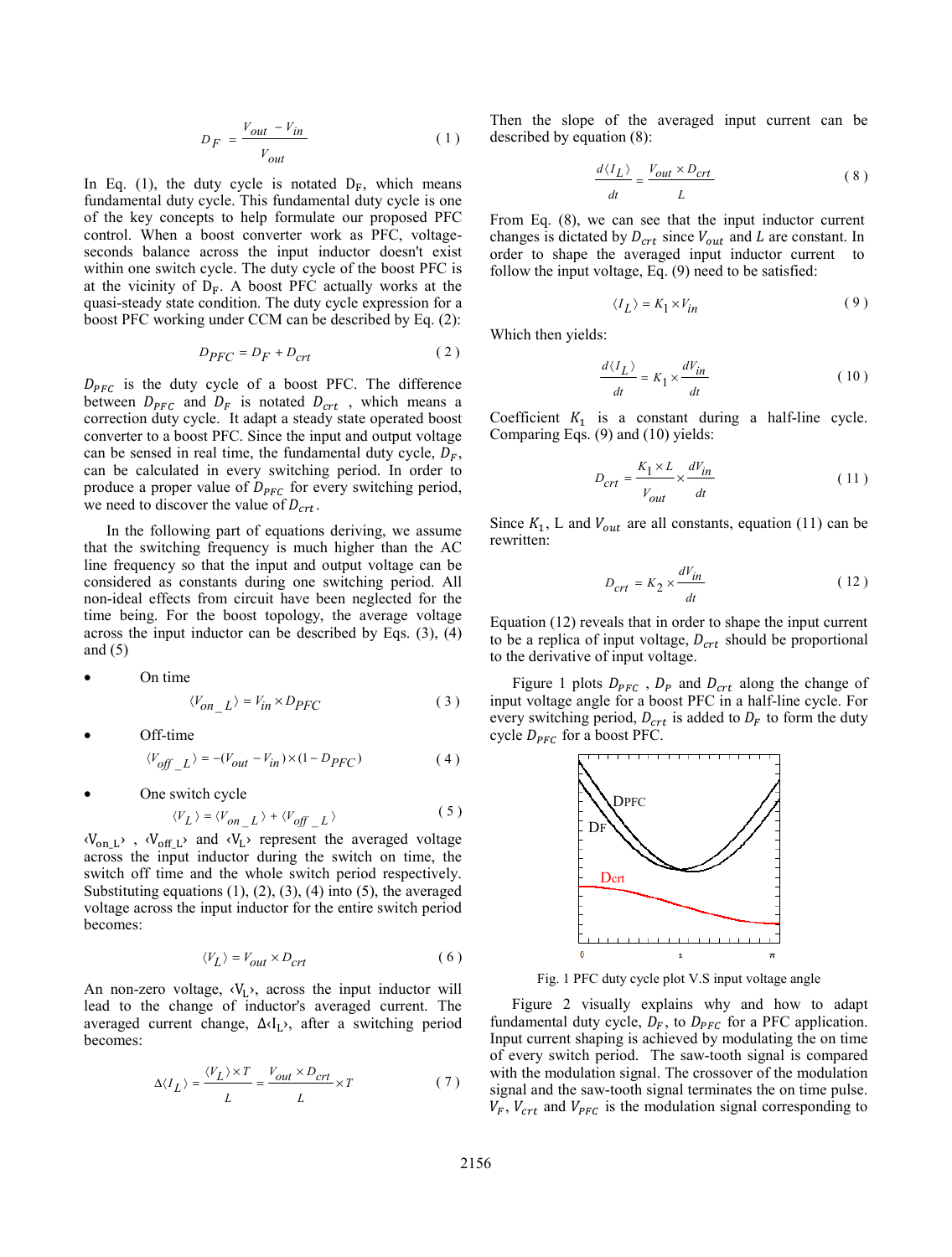the generation of the duty cycle  $D_F$ ,  $D_{crt}$  and  $D_{PFC}$ respectively.



Fig. 2 PFC input current shaping by modulating duty cycle

Besides shaping input current to follow input voltage, the amplitude of the input current need also be controlled. Equation (13) describes the instantaneous value of averaged the input current:

$$
\langle I_L(t) \rangle = \langle I_L(t_0) \rangle + \int_{t_0}^T \frac{V_{out} \times D_{crt}(t)}{L} dt \tag{13}
$$

For PFC application, the input current start from zero at the beginning of a half-line cycle, so  $\langle I_L(t_0)\rangle$  is zero in Eq. (13). By reviewing Eq. (13), we know that the instantaneous averaged input current is proportional to the integration of  $D_{\text{crt}}$ . Figure 3 shows controlling input current amplitude by linearly scaling  $D_{\text{crt}}$ .



Fig. 3 Input current amplitude control

 $D_{\text{crt1}}$  corresponds to the generation of input current curve  $I_1$ and  $D<sub>crt2</sub>$  corresponds to the generation of input current curve  $I_2$ .

#### III. NON-IDEAL EFFECTS

In the above discussion, we neglected the non-ideal effects from circuit. For input current sensor-less PFC control, these non-ideal effects have critical impact on the final shape of input current. In this section, we will discussed the non-ideal effects in detail.

Non-ideal effects from circuit can greatly degrade the current shaping performance of input current sensor-less schemes in general . In our previous discussion, all equations derived is based on an ideal case. However, the non-ideal device characteristics we neglected will have a profound effect on how better we can shape input current. These non-ideal device characteristics include comparator input offset and its output delay, MOSFET and diode voltage drop, inductor internal resistance, gate driver circuit delay, etc. Figure 4 illustrate the power circuit of a boost converter containing parasitic components.



Fig. 4 (a) A boost converter model with parasitic components; (b) Equivalent circuit during on time; (c) Equivalent circuit during switching off time.

When the parasitic components participate in the operation of circuit, the equation set we derived in the previous section is not accurate anymore. During on time, the voltage across inductor is  $V_{in}$ <sup>'</sup> instead of  $V_{in}$ , and the voltage across inductor during turn off become  $(V_{in}$  –  $V_{out}$ <sup>*i*</sup> instead of ( $V_{in} - V_{out}$ ). The input current shaped by our proposed scheme will deviate from our expected result.

Besides the non-ideal elements from power circuit, control circuit will also contribute non-ideal elements. Such as the offset voltage and output delay from comparator, MOSEFT gate driver delay, etc. The real duty cycle presenting will deviate from the theoretical value. Figure 5 illustrates the different between the effective duty cycle and the calculated value introduced by comparator offset voltage.



Fig. 5 Duty cycle error from comparator offset voltage

## IV. DUTY CYCLE COMPENSATION FOR NON-IDEAL EFFECTS

When the circuit is ideal, the input current can be shaped to be a replica of input voltage. The input current starts from zero at the beginning of a half-line cycle and return to zero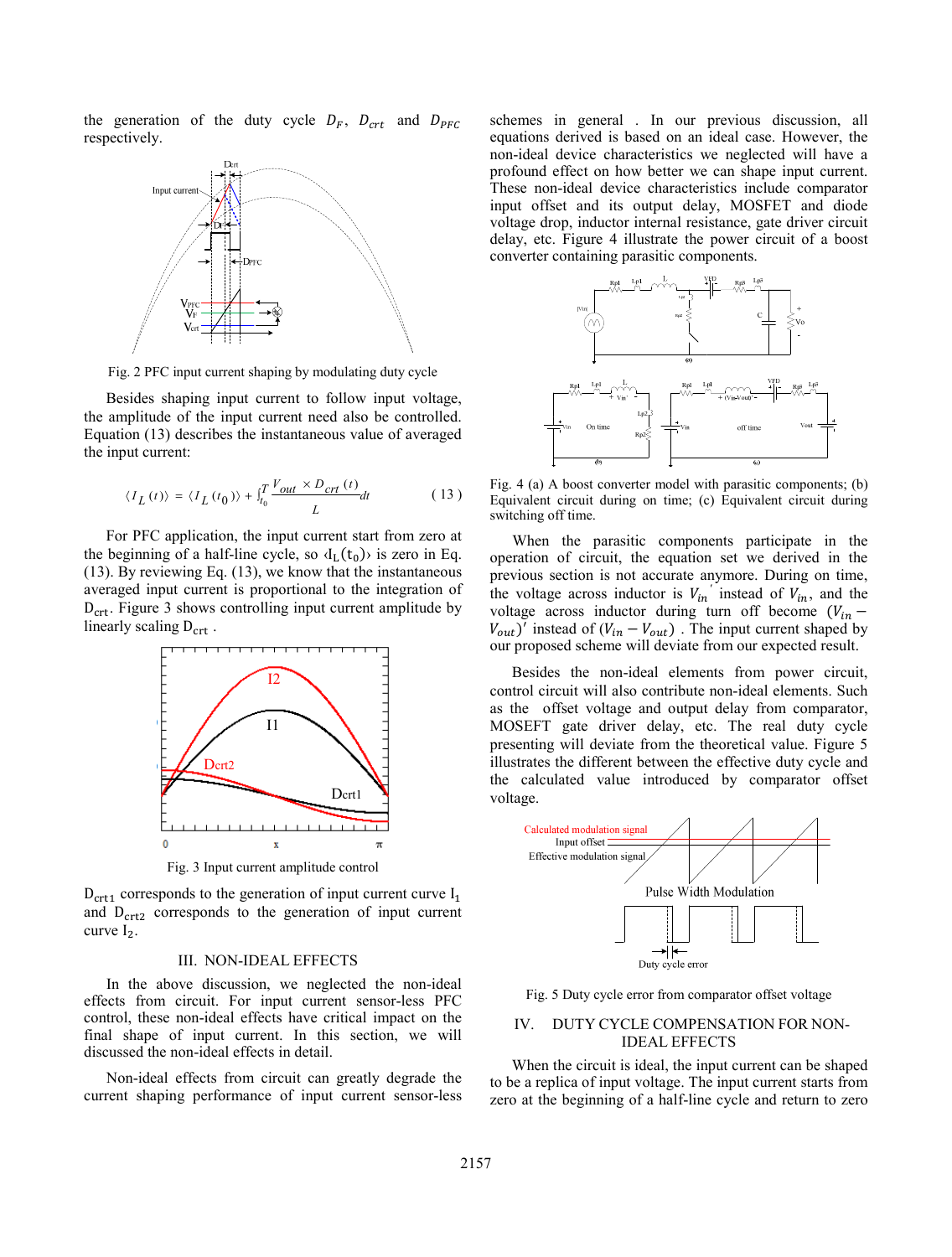again at the end of that half-line cycle. Figure 6 shows how input current is shaped along the change of  $D_{crt}$ . The instantaneous averaged input current,  $d<sub>L</sub>(t)$ , is actually proportional to the integration of  $D_{\text{crt}}$  as described by Eq.(13). The input current reaches the peak value the moment curve  $D_{crt}$  intersecting x-axis. Area A, which is the integration of  $D_{\text{crt}}$  above x-axis, can represent how much growth of the input current during the rising section. Area B, which is the integration of  $D_{\text{crt}}$  below x-axis, can represent how much receding of input current during the falling section.



Fig. 6 Input current V.S correction duty cycle  $\bm{D}_{\bm{crt}}$ 

For the case with the perfect sinusoidal input voltage, it seems very obvious that area A equals to area B due to the symmetric operation between the current rising and falling sections. The input current change after one half-line cycle operation is zero. This conclusion can be extended to the case when input voltage is an arbitrary AC waveform. By revisiting equation (12)  $\&$  (13), we can describe the current change after a half-line cycle by equation (14):

$$
\langle I_L(T) \rangle - \langle I_L(0) \rangle = \int_0^T \frac{V_{out} \times D_{crt}(t)}{L} dt
$$
  
=  $K_1 \times \int_0^T \frac{dV_{in}(t)}{dt} dt$  (14)

The term  $\int_0^T \left(\frac{dV_{in}(t)}{dt}\right)$ dt  $\int_0^T \frac{dV_{in}(t)}{dt} dt$  in equation (14) means the input voltage change after a half-line cycle, which is always zero by definition. So the input current starts from zero will go back to zero again after a half-line cycle operation, which is irrelevant to the shape of input voltage.

When the non-ideal effects participate in the operation of circuit, situation will be very much different. The averaged voltage across input inductor during switch on time and off time can be rewritten :

On-time  
\n
$$
\langle V_{on\_L} \rangle = V_{in} \times D_{PFC} = (V_{in} + \Delta v_{in}) \times D_{PFC}
$$
\n
$$
= V_{in} \times (D_{PFC} + D_{err1})
$$
\n(15)

Off-time

$$
\langle V_{off\_L} \rangle = -(V_{out} - V_{in}) \times (1 - D_{PFC})
$$
  
= -[(V\_{out} - V\_{in}) + \Delta(v\_{out} - v\_{in})] \times (1 - D\_{PFC}) (16)  
= -(V\_{out} - V\_{in}) \times (1 - D\_{PFC} - D\_{err2})

In the equation (15) & (16),  $V_{in}$ <sup>'</sup> and  $-(V_{out} - V_{in})'$ represent the actual voltage across inductor due to non-ideal effects from power circuit.  $D_{PFC}$ ' represents the actually duty cycle generated by control circuit when non-ideal effects have came into play. The error voltage,  $\Delta v_{in}$  and  $\Delta(v_{out} - v_{in})$ , have been equivalently represented as duty cycle error  $D_{err1}$  and  $D_{err2}$ . For duty cycle error introduced by the control circuit, duty cycle  $D_F$ ,  $D_{crt}$   $D_{PFC}$  and can be rewritten as:

$$
D_F = D_F + D_{err3} \tag{17}
$$

$$
D_{crt} = D_{crt} + D_{err4} \tag{18}
$$

$$
D_{PFC} = D_F + D_{crt} + D_{err3} + D_{err4} \tag{19}
$$

Substituting equation (6), (15), (16), (17) , (18) and (19) into Eq.  $(5)$ , yields:

$$
\langle V_L \rangle = V_{out} \times (D_{crt} + D_{err1} + D_{err2} + D_{err3} + D_{err4})
$$
  
=  $V_{out} \times (D_{crt} + D_{err\_equ})$  (20)

$$
D_{err\_equ} = D_{err1} + D_{err2} + D_{err3} + D_{err4}
$$
 (21)

In Eq. (21), all duty cycle errors from power circuit and control circuit have been expressed equivalently by  $D_{err\_equ}$ . This equivalent duty cycle error occurring in every switching period will accumulate and lead to the happening of two scenarios shown in Fig. 7:

Case A: Area A is smaller than Area B in Fig. 6, input current hit zero early than input voltage.

Case B: Area A is larger than Area B in Fig. 6, input current is still above zero when input voltage hit zero.



Fig. 7 (a) Input current hit zero early than input voltage; (b) Input current hit zero later than input voltage.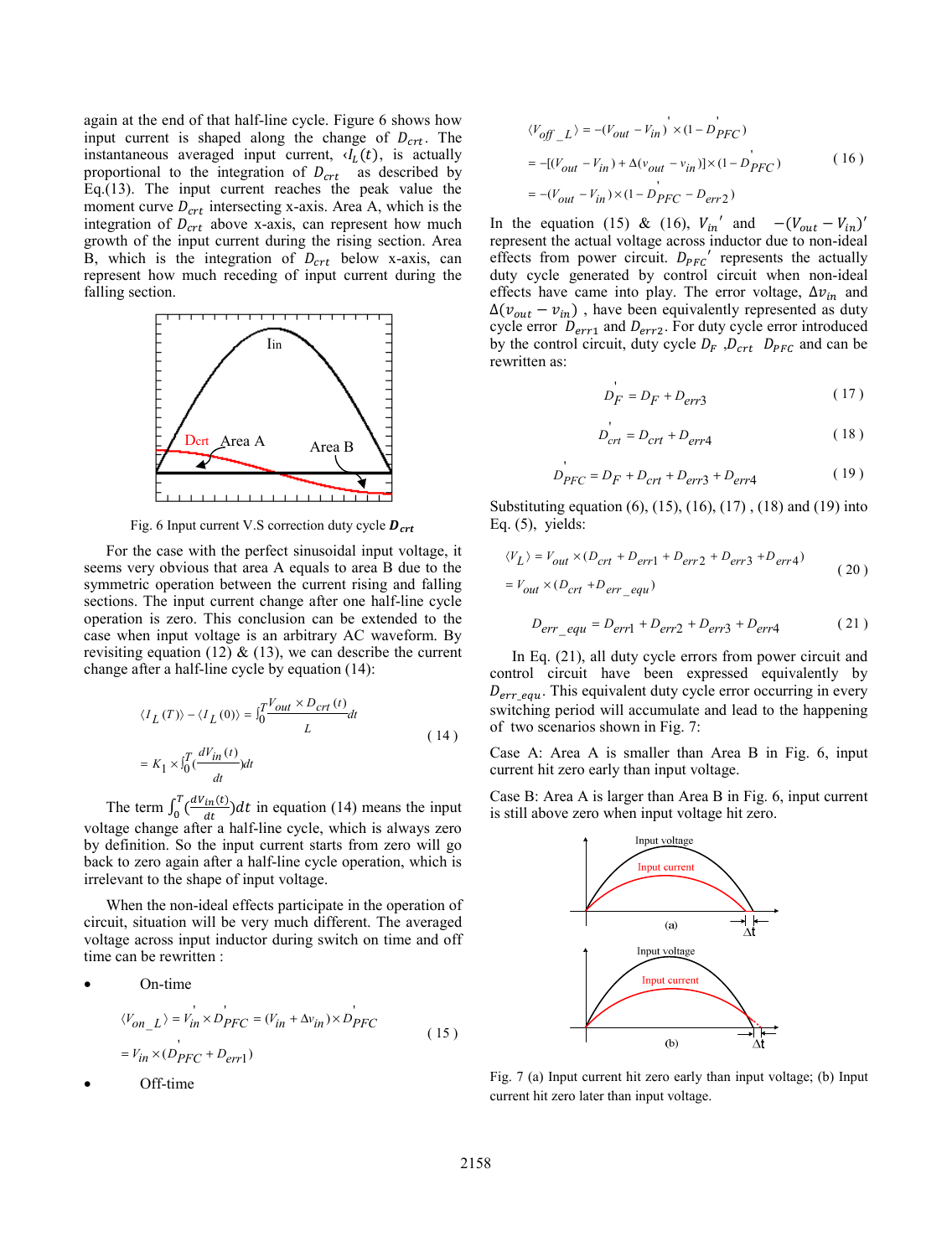Reference [3] had discussed the scenario of case A and compensation method has been proposed. We generalize the consequence of non-ideal effects in this paper by including case B in our discuss. A compensation duty cycle notated  $D_{comp}$  is introduced in our proposed scheme to cancel  $D_{err\_equ}$  .  $D_{comp}$  is a constant value which equals to the averaged duty cycle error in a half-line cycle and described by Eq. (21):

$$
D_{comp} = \frac{\sum_{k=1}^{N} D_{err\_equ(k)}}{N}
$$
 (22)

 $D_{err\_equ(k)}$  represents the equivalent duty cycle error in the  $k_{th}$  switching period while there are N times switching period exists in a half-line cycle. The value of  $D_{comp}$  is difficult to be estimated by circuit parameter. A circuit for automatically producing  $D_{comp}$  can be designed. Figure 8 shows the principle of the circuit.



Figure 8 Duty cycle compensation circuit

In case A, the input current hit zero at time  $T - \Delta t$ while input voltage is still above zero. During the time slot  $[T - \Delta t, T]$ , the input current enter into discontinues conduction mode. A positive voltage pulse with length of  $\Delta t$ will be generated. This positive pulse will be averaged and be compared to the reference voltage. In our design, the reference voltage is zero, which set the objective of minimize mismatch time  $\Delta t$  to zero. The averaged positive pulse is fed into the non-inverting input of amplifier, which will increase the output voltage  $V_{\text{comp}}$ .

In case B, a negative pulse will be generated. A special treatment must be made when case 2 happened. By looking at Fig. 7(b), we know that the input current is still above zero when input voltage hits zero. If we continue the switching operation, the input current will start to increase instead of going down. When case B happens, the converter will be fully turned off until input current drop to zero.

 $V_{\text{comp}}$  responds for the generation of  $D_{\text{comp}}$ . A higher value  $V_{comp}$  generates a higher  $D_{comp}$  and vise verse.  $V_{comp}$ will finally settle down at the value keep ∆t close to zero. The function of voltage  $V_{comp}$  will be further described in the control diagram.

The criteria of zero crossing of input current has been omitted in our above discussion. Since our proposed technology is for PFC working under CCM, a close approximation of input current reach zero is when input current enter into DCM operation. Reference [3] had discussed the detailed circuit implementation base on this criteria.

#### V. CONTROL THEORY

Figure 9 shows the control diagram of the proposed current shaping scheme. By detecting the zero crossing of input voltage and input current, the duty cycle compensation block generate  $V_{comp}$ .  $V_{comp}$  responds for the producing of  $D_{comp}$ , which is used to cancel duty cycle error introduced by non-ideal effects from circuit. When case B described in section IV happens, gate driver will be disabled. The converter will be in fully off mode until input current drop to zero.





 $V_{crt}$  is the production of input voltage derivative and constant  $K_2$ . The output voltage feedback loop control the value of  $K_2$  so that scale  $V_{cort}$  up and down and further the amplitude of input current as discussed in section II.  $V_{crt}$ responds for the producing of duty cycle  $D_{\text{crt}}$ .

The voltage  $V_F$  is generated by calculation. It defines the fundamental duty cycle for boost converter. The sum of  $V_{\text{cort}}$ ,  $V_F$  and  $V_{\text{comp}}$  is the final modulation signal,  $V_{\text{PFC}}$ , for PFC control.  $V_{PFC}$  is compared with fixed frequency sawtooth signal with peak to peak amplitude  $\frac{V_{out}}{K1}$ , which outputs pulse with duty cycle  $D_{PFC}$  to perform power factor correction.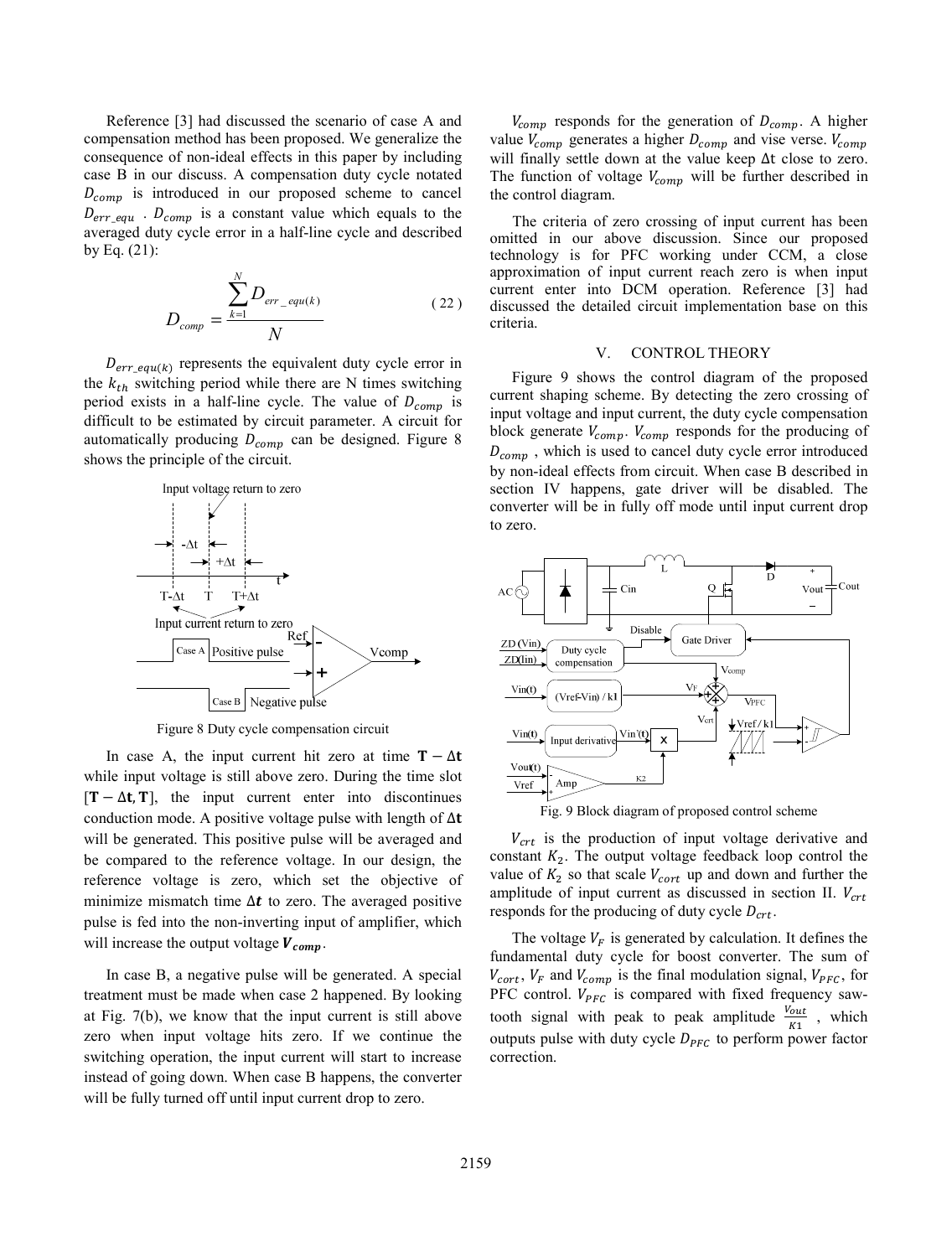### VI. EXPERIMENTAL RESULT

Table 1 shows the key circuit parameters of our experimental prototype.

| AC line voltage     | 110V  |
|---------------------|-------|
| AC line Frequency   | 60Hz  |
| Output inductor     | 1mH   |
| Switching frequency | 40kHz |
| Output capacitor    | 470uF |
| Output voltage      | 200V  |
| Output resistor     | 600Q  |

#### Table 1 CIRCUIT PARAMETERS

Figure 10 shows the critical control signal waveform. The final pulse width modulation signal  $V_{PFC}$  is compared with the saw-tooth waveform to generate duty cycle for every switch period.



Fig. 10 Critical control signals in proposed scheme

As we can see from Fig. 10 that there are noticeable high frequency ripple and noise superimposing on the theoretical waveform of  $V_{PFC}$ . This may degrade the performance of our circuit to some extent. This situation can be improved with better PCB layout and better designed high frequency filter.

Figure 11 shows the input current shaping result. A in phase input current has been produced with our proposed current shaping method. A better current waveform should be able to achieve if the high frequency noise can be removed from control signal. A 0.98 PF has been obtained from our experimental prototype under the above shown circuit parameters.



Fig. 11 Input current shaping waveform

## VII. CONCLUSION

In this paper, a innovative input current sensor-less control scheme for PFC working under continues conduction mode has been proposed. The detailed current shaping method has been analyzed and non-ideal effects from circuit, which degrading the current sensor-less PFC control in general, has also been discussed in this paper. Duty cycle compensation to cancel the duty cycle error from non-ideal effects has been included in this paper. A boost PFC experimental prototype has been built with analog control circuit. An in phase input current shaping result has achieved in our experimental prototype without input current sensing. The proposed control scheme can be further implemented in digitally controlled version to justify its value of eliminating high bandwidth. high resolution A/D converter.

#### **REFERENCES**

- [1] R.W. Erickson and D. Maksimovic, Fundamentals of Power Electronics, 2nd edition; Massachusetts: Kluwer Academic Publishers, 2001, pp.649-653
- [2] V.M Lopez, F.J. Azcondo, F.J Diaz and A.D. Castro, "Autotuning digital controller for current sensorless power factor corrector stage in continuous conduction mode," IEEE Control and Modeling for Power Electronics (COMPEL) 2010, pp. 1,8, 28-30
- [3] V. M. L. Martin, F.J. Azcondo, and A.D. Castro, "Current error compensation for current-sensorless power factor corrector stage in continuous conduction mode," IEEE Control and Modeling for Power Electronics (COMPEL) 2012, pp.1,8, 10-13
- [4] F.J. Azcondo, A.D. Castro, V.M. Lopez and O. Garcia, "Power Factor Correction Without Current Sensor Based on Digital Current Rebuilding," IEEE Transactions on Power Electronics, June 2010, vol.25, no.6, pp.1527,1536
- [5] A.P. Finazzi, L.C. D. Freitas, J.B.J. Vieira,, E. A.A. Coelho, V.J. Farias and L.C.G. Freitas, "Current-sensorless PFC Boost converter with preprogrammed control strategy," IEEE International Symposium on Industrial Electronics (ISIE) 2011, pp.182,187, 27-30
- [6] A.R. Loera, L.A. Flores, F.D.J.R. Diaz, and L.E.A. Miranda, "Current sensorless predictive algorithm control for three-phase